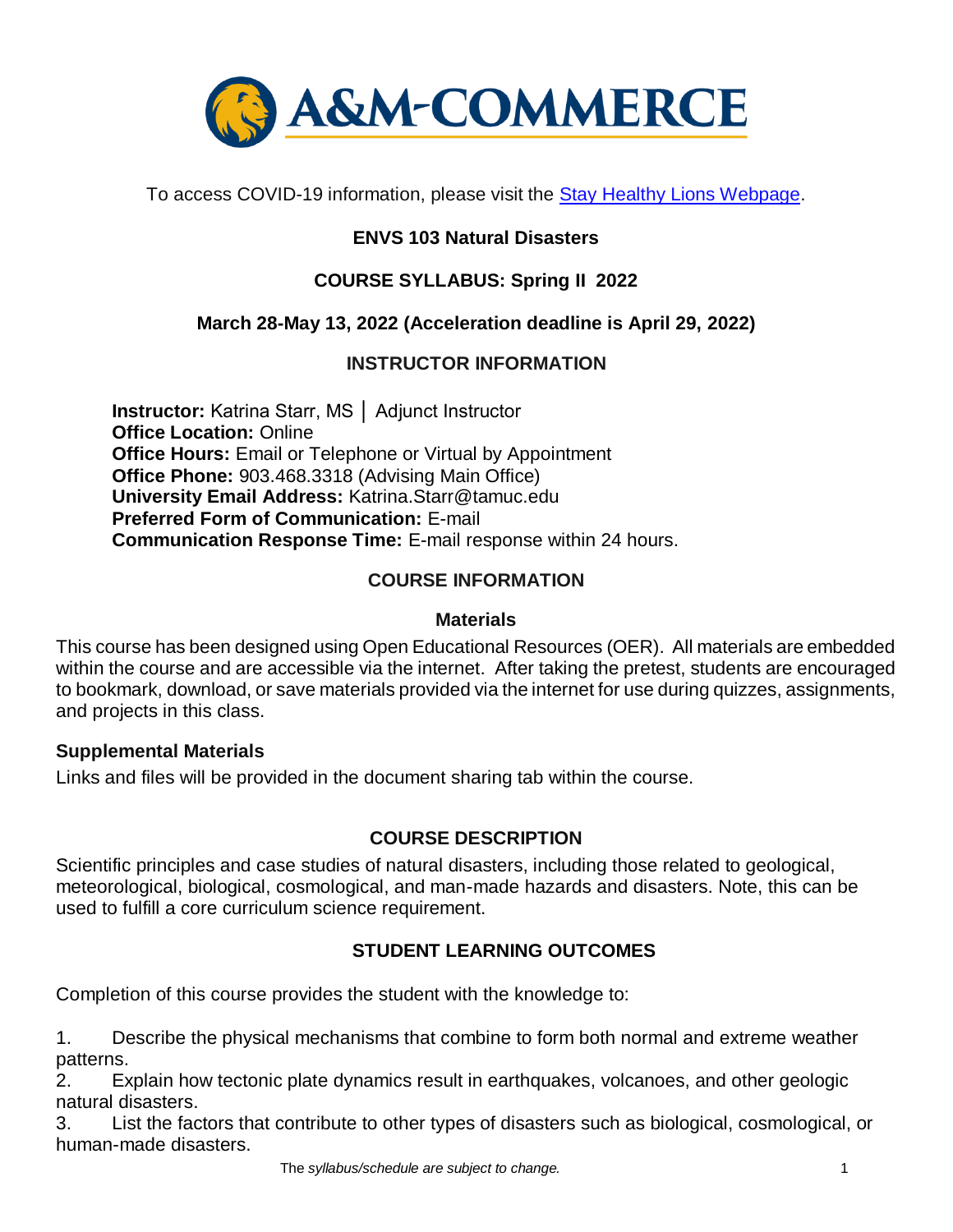4. Describe the factors that tend to increase or decrease the severity of natural disasters, and what the effects of natural disasters are on human populations worldwide.

### **Regular and Substantive Course Interaction**

As a general guide, students enrolled in a three semester hour course should spend one hour engaged in instructional activities and two to three hours on out-of-class work per week in a traditional semester. Students are expected to double this effort of engagement given that this course is being delivered in a seven-week term. Educational activities in this course are designed to ensure regular and substantive interaction between students and faculty to ensure that students are able to demonstrate competency.

# **COURSE REQUIREMENTS**

**Minimal Technical Skills Needed:** Students will need reliable computer and internet access for this course. Students must be able to effectively use myLeo email, myLeo Online D2L, and Microsoft Office.

**Instructional Methods:** This course is an online course. To be successful in this course, all content and course modules should be read and reviewed. All assignments and quizzes (both graded and not graded) must be completed. Please contact the instructor by email for any assistance.

**Student Responsibilities or Tips for Success in the Course:** To be successful in this course, all content and course modules should be read and reviewed. All assignments and quizzes (both graded and not graded) should be completed. Please contact the instructor by email for any assistance.

# **ASSESSMENT**

You will have a total of 7-weeks to complete and successfully pass all competencies with an average score of 80% or better. It is strongly recommended that you complete each competency every 1.5 weeks in order to allow ample time to research and write your essay and/or take any retest(s) required on your final week of the course.

- **Pre-Tests:** A Pre-Test for each competency is required before you begin your reading material in order to test your knowledge and help you to gain insight into the subject. This will not count towards your final weighted average; however, it is **MANDATORY** in order to successfully pass this course.
- **Post-Tests:** You will have a Post-Test at the end of each section with an opportunity to retest up to two more times ONLY IF YOU SCORE LESS THAN 80%. **ALL POST-TESTS MUST BE COMPLETED WITH A SCORE OF 80% OR HIGHER IN ORDER TO SUCCESSFULLY MASTER THIS COURSE!**

**\*\*PLEASE NOTE, IF YOU SCORE 80% OR BETTER THE FIRST POST-TEST ATTEMPT, THAT GRADE WILL REMAIN\*\***

 **Project:** You will have one 3-5 page essay that is due by the end of the course written over a Natural Disaster topic of your choice that has occurred during 2020-22. There is a link attached to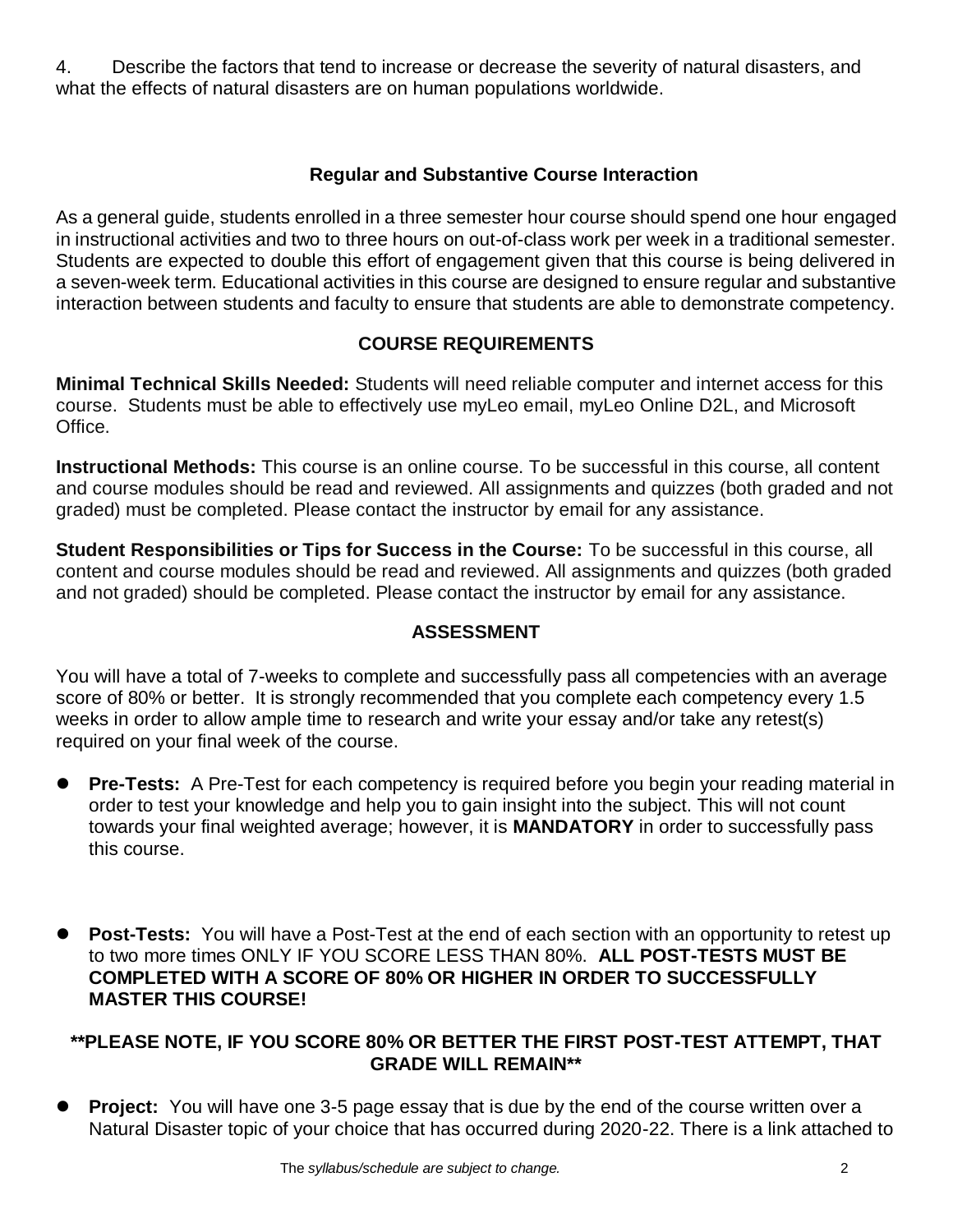the Assignment and this will count as 20% of your total weighted average. **THIS IS MANDATORY TO SUCCESSFULLY MASTER THIS COURSE; if you do not complete this project, you will not pass this course.**

### **GRADING**

A score of 80% or higher on all Post-Tests and the Event Essay is required to demonstrate competency and receive credit for the course. The following items will be used to calculate the final grade in the course.

| <b>Item</b>        | <b>Worth</b> |
|--------------------|--------------|
| Post-Test 1        | 20 points    |
| Post-Test 2        | 20 points    |
| Post-Test 3        | 20 points    |
| Post-Test 4        | 20 points    |
| <b>Event Essay</b> | 20 points    |
| Total              | 100 points   |

# **Grading Scale**

 $A = 90\% - 100\%$  $B = 80\% - 89\%$  $F = 79\%$  or Below

# **TECHNOLOGY REQUIREMENTS**

#### **LMS**

All course sections offered by Texas A&M University-Commerce have a corresponding course shell in the myLeo Online Learning Management System (LMS). Below are the technical requirements

Learning Management System (LMS) Requirements: View the [Learning Management System Requirements Webpage.](https://community.brightspace.com/s/article/Brightspace-Platform-Requirements)

LMS Browser Support: Learn more on the **LMS Browser Support Webpage**.

YouSeeU Virtual Classroom Requirements: Visit the [Virtual Classroom Requirements Webpage.](https://support.youseeu.com/hc/en-us/articles/115007031107-Basic-System-Requirements)

# **ACCESS AND NAVIGATION**

You will need your campus-wide ID (CWID) and password to log into the course. If you do not know your CWID or have forgotten your password, contact the Center for IT Excellence (CITE) at 903-468- 6000 or [helpdesk@tamuc.edu](mailto:helpdesk@tamuc.edu)**.**

**Note:** Personal computer and internet connection problems do not excuse the requirement to complete all course work in a timely and satisfactory manner. Each student needs to have a backup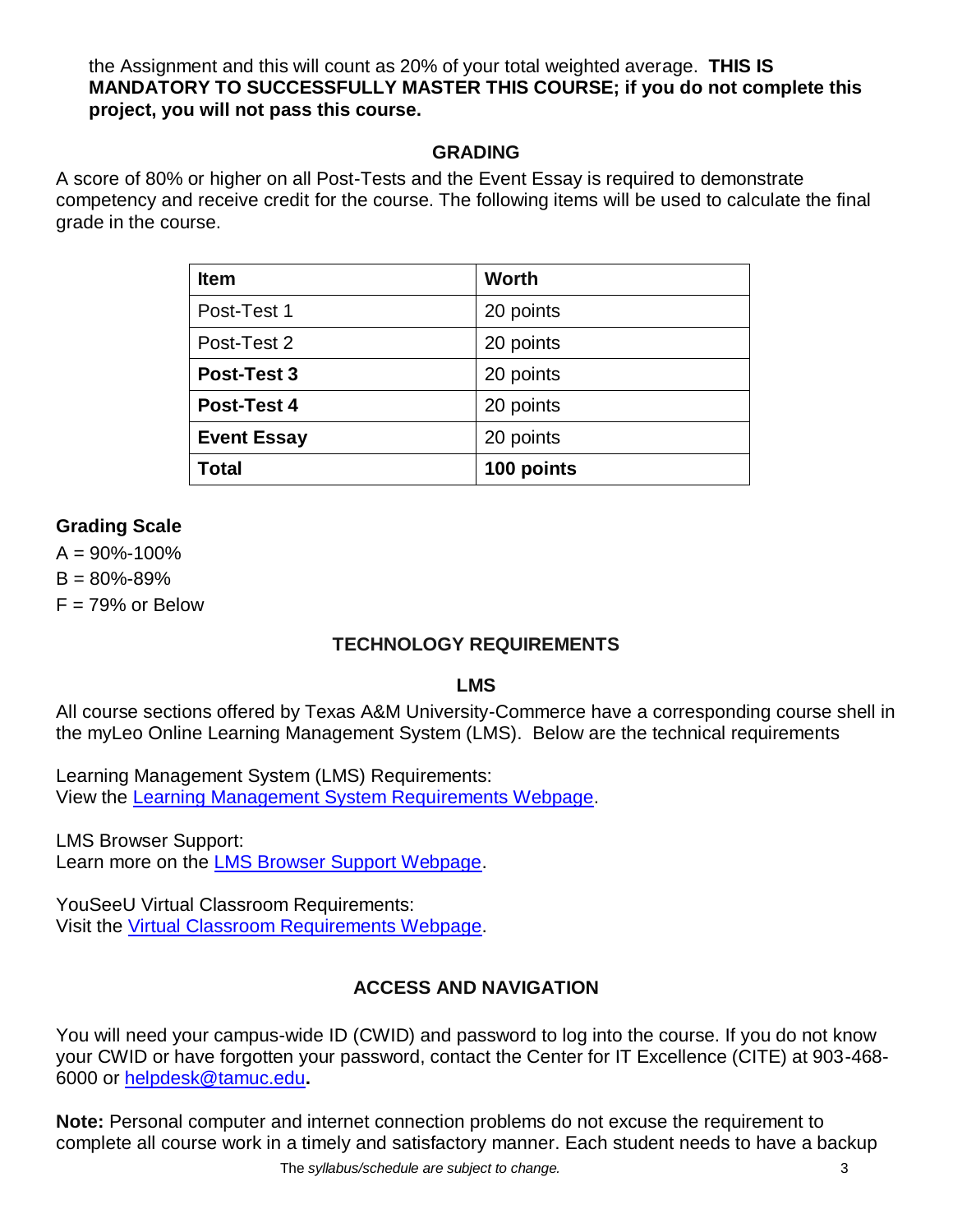method to deal with these inevitable problems. These methods might include the availability of a backup PC at home or work, the temporary use of a computer at a friend's home, the local library, office service companies, Starbucks, a TAMUC campus open computer lab, etc.

#### **COMMUNICATION AND SUPPORT**

If you have any questions or are having difficulties with the course material, please contact your Instructor.

### **Technical Support**

If you are having technical difficulty with any part of Brightspace, please contact Brightspace Technical Support at 877-325-7778. Other support options can be found on the [Brightspace Support Webpage.](https://community.brightspace.com/support/s/contactsupport)

#### **Interaction with Instructor Statement**

This is an online course; therefore, expect most communication to be online as well. Correspondence will always be through university email (your "myLeo" mail) and announcements in myLeo online (D2L). The instructor will make every effort to respond to emails within 24 provided the correspondence follows the requirements listed below. Students are encouraged to check university email daily.

# **COURSE AND UNIVERSITY PROCEDURES/POLICIES**

# **Syllabus Change Policy**

The syllabus is a guide. Circumstances and events, such as student progress, may make it necessary for the instructor to modify the syllabus during the semester. Any changes made to the syllabus will be announced in advance.

#### **Student Conduct**

All students enrolled at the University shall follow the tenets of common decency and acceptable behavior conducive to a positive learning environment. The Code of Student Conduct is described in detail online in the **Student Guidebook**.

Students should also consult the **Rules of Netiquette Webpage** for more information regarding how to interact with students in an online forum.

### **TAMUC Attendance**

For more information about the attendance policy, please view the [Attendance Webpage](http://www.tamuc.edu/admissions/registrar/generalInformation/attendance.aspx) and the Class [Attendance Policy](http://www.tamuc.edu/aboutUs/policiesProceduresStandardsStatements/rulesProcedures/13students/academic/13.99.99.R0.01.pdf)

### **Academic Integrity**

Students at Texas A&M University-Commerce are expected to maintain high standards of integrity and honesty in all of their scholastic work. For more details and the definition of academic dishonesty see the following procedures:

[Undergraduate Academic Dishonesty P](http://www.tamuc.edu/aboutUs/policiesProceduresStandardsStatements/rulesProcedures/13students/undergraduates/13.99.99.R0.03UndergraduateAcademicDishonesty.pdf)olicy [Undergraduate Student Academic Dishonesty Form](http://www.tamuc.edu/aboutUs/policiesProceduresStandardsStatements/rulesProcedures/documents/13.99.99.R0.03UndergraduateStudentAcademicDishonestyForm.pdf)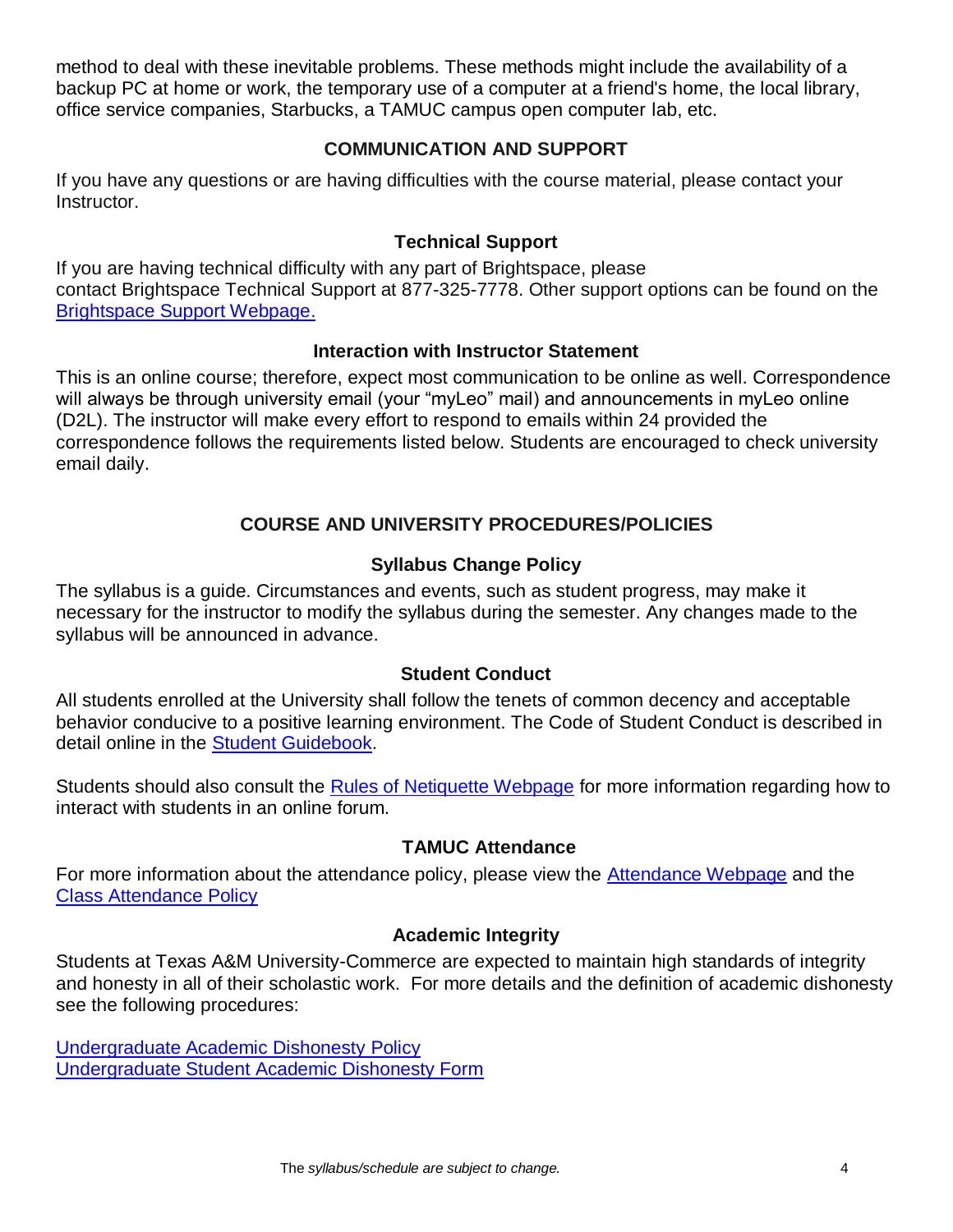#### **Students with Disabilities-- ADA Statement**

The Americans with Disabilities Act (ADA) is a federal anti-discrimination statute that provides comprehensive civil rights protection for persons with disabilities. Among other things, this legislation requires that all students with disabilities be guaranteed a learning environment that provides for reasonable accommodation of their disabilities. If you have a disability requiring an accommodation, please contact:

### **Office of Student Disability Resources and Services**

Texas A&M University-Commerce Velma K. Waters Library Rm 162 Phone (903) 886-5150 or (903) 886-5835 Fax (903) 468-8148 Email: [studentdisabilityservices@tamuc.edu](mailto:studentdisabilityservices@tamuc.edu) Website: [Office of Student Disability Resources and Services](http://www.tamuc.edu/campusLife/campusServices/studentDisabilityResourcesAndServices/)

# **Nondiscrimination Notice**

Texas A&M University-Commerce will comply in the classroom, and in online courses, with all federal and state laws prohibiting discrimination and related retaliation on the basis of race, color, religion, sex, national origin, disability, age, genetic information, or veteran status. Further, an environment free from discrimination on the basis of sexual orientation, gender identity, or gender expression will be maintained.

# **Campus Concealed Carry Statement**

Texas Senate Bill - 11 (Government Code 411.2031, et al.) authorizes the carrying of a concealed handgun in Texas A&M University-Commerce buildings only by persons who have been issued and are in possession of a Texas License to Carry a Handgun. Qualified law enforcement officers or those who are otherwise authorized to carry a concealed handgun in the State of Texas are also permitted to do so. Pursuant to Penal Code (PC) 46.035 and A&M-Commerce Rule 34.06.02.R1, license holders may not carry a concealed handgun in restricted locations.

For a list of locations, please refer to the [Carrying Concealed Handguns On Campus](http://www.tamuc.edu/aboutUs/policiesProceduresStandardsStatements/rulesProcedures/34SafetyOfEmployeesAndStudents/34.06.02.R1.pdf) document and/or consult your event organizer.

Pursuant to PC 46.035, the open carrying of handguns is prohibited on all A&M-Commerce campuses. Report violations to the University Police Department at 903-886-5868 or 9-1-1.

# **Counseling Services**

The Counseling Center at A&M-Commerce, located in the Halladay Building, Room 203, offers counseling services, educational programming, and connection to community resources for students. Students have 24/7 access to the Counseling Center's crisis assessment services by calling 903-886-5145. For more information regarding Counseling Center events and confidential services, please visit [http://www.tamuc.edu/counsel.](https://outlook.tamuc.edu/owa/redir.aspx?C=lrbS7kTm7A3wcy4wrQcmm9b90uemxzdMBpS6zcikS01FvkbHOmPZCA..&URL=http://www.tamuc.edu/counsel)

# **COURSE OUTLINE / CALENDAR**

*Acceleration Process Deadline: The deadline to accelerate is Friday, April 29 at 5 pm. Please submit assignments to me no later than Wednesday, April 27 at 5 pm if you are attempting to accelerate so that I have ample time to grade them and provide you with a completer email for acceleration purposes.*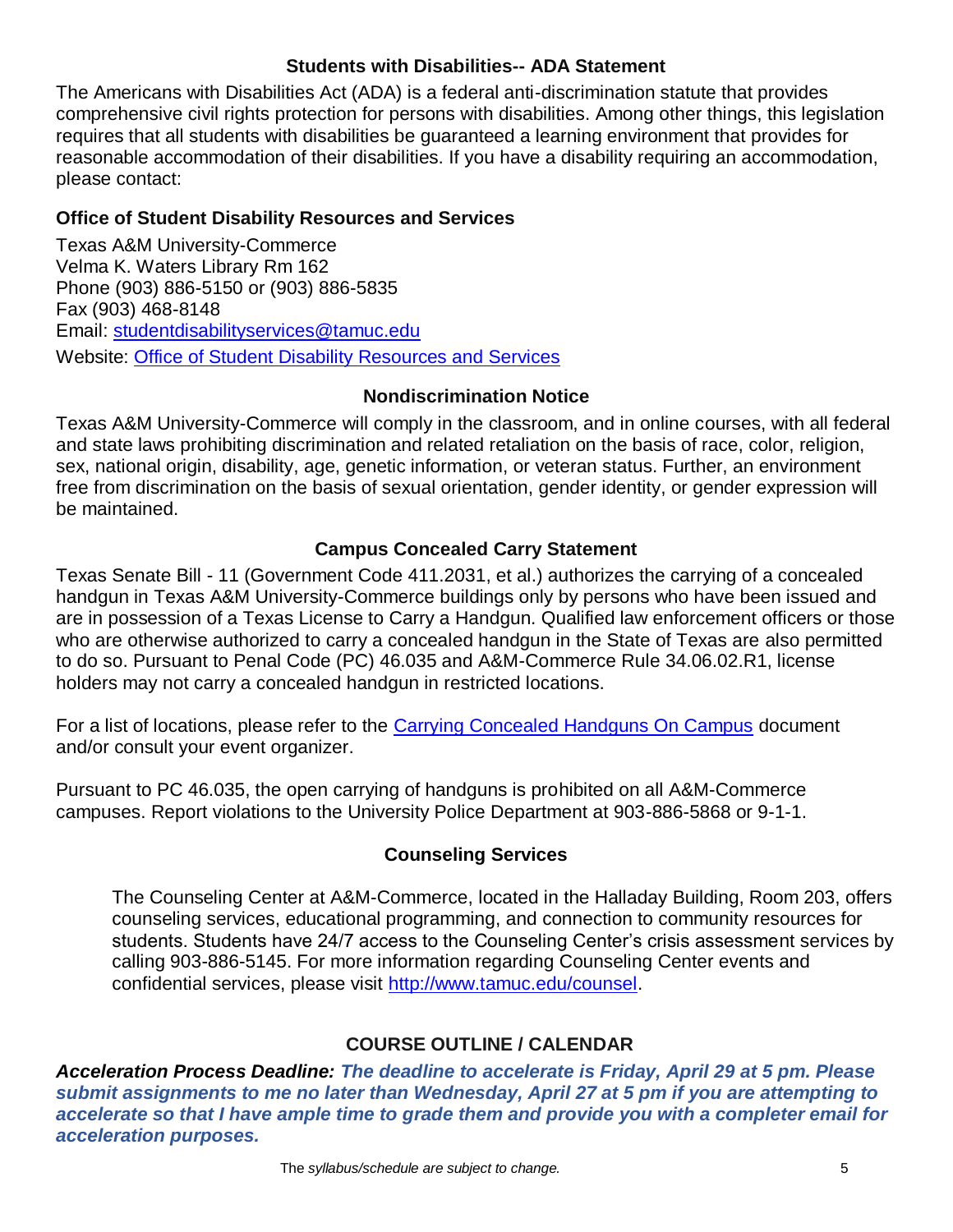| <b>Learning Objectives and</b>                      | <b>Material to Review</b>                             | <b>Assignments/Notes</b>                                                                  |
|-----------------------------------------------------|-------------------------------------------------------|-------------------------------------------------------------------------------------------|
| <b>Competencies</b>                                 | <b>Several Links to websites</b>                      |                                                                                           |
| <b>Syllabus</b>                                     |                                                       | For each learning outcome, you                                                            |
|                                                     | are embedded in each set                              | will first take a pre-test to measure                                                     |
|                                                     | of lecture notes. Pre-tests                           | your current level of knowledge in                                                        |
|                                                     | and post-tests will                                   | the competency, then read the                                                             |
|                                                     | include information from<br>these as well as from the | lecture notes, and finish with a                                                          |
|                                                     | lecture notes                                         | post-test. Your final project is a<br><b>Natural Disaster Event 2020-22</b>               |
|                                                     |                                                       | <b>Essay</b>                                                                              |
|                                                     |                                                       | Comp 1: Overview of Natural Disasters- Students will demonstrate knowledge of the         |
|                                                     |                                                       | different types of natural disasters, their relative impact on human populations, and the |
| factors that can increase or decrease those impacts |                                                       |                                                                                           |
| Learning Outcome 1                                  | Students will identify which                          | In this section we see that, in the                                                       |
|                                                     | types of natural disasters                            | U.S., weather disasters top the list,                                                     |
|                                                     | cause the most fatalities,                            | while world-wide, geologic disasters                                                      |
|                                                     | where they cause the                                  | are more significant                                                                      |
|                                                     | highest number of fatalities,                         |                                                                                           |
|                                                     | and where the most                                    |                                                                                           |
|                                                     | economic damage occurs                                |                                                                                           |
| Learning Outcome 2                                  | Students will list the five                           | Here we categorize disasters into                                                         |
|                                                     | broad categories of natural                           | meteorological, geological, biological,                                                   |
|                                                     | disasters and the specific                            | cosmological, and human-caused                                                            |
|                                                     | types of disasters within                             |                                                                                           |
|                                                     | each category                                         |                                                                                           |
| Learning Outcome 3                                  | Students will list and                                | Here we learn factors that govern the                                                     |
|                                                     | explain several factors that                          | severity of natural disasters, plus the                                                   |
|                                                     | either mitigate or                                    | sequence of events from preparation,                                                      |
|                                                     | exacerbate natural                                    | thru the event, to response and                                                           |
|                                                     | disasters, including the                              | recovery                                                                                  |
|                                                     | stages of emergency                                   |                                                                                           |
|                                                     | response following a                                  |                                                                                           |
|                                                     | natural disaster                                      |                                                                                           |
|                                                     |                                                       | Comp 2: Meteorological Hazards - Students will demonstrate a basic understanding of       |
|                                                     |                                                       | the science of both normal weather and weather disasters, and how humans can best cope    |
| with weather disasters                              |                                                       |                                                                                           |
| Learning Outcome 1                                  | Students will explain the                             | In this section, we look at atmospheric                                                   |
|                                                     | five keys to understanding                            | circulation, methods of uplift of air,                                                    |
|                                                     | the mechanisms that create                            | adiabatic temperature changes,                                                            |
|                                                     | the general weather                                   | humidity, air masses and fronts                                                           |
|                                                     | patterns<br>Students will describe three              |                                                                                           |
| Learning Outcome 2                                  |                                                       | This section discusses changes in                                                         |
|                                                     | reasons why extreme<br>weather sometimes occurs       | atmospheric chemistry, jet stream,<br>and El Niño                                         |
|                                                     |                                                       |                                                                                           |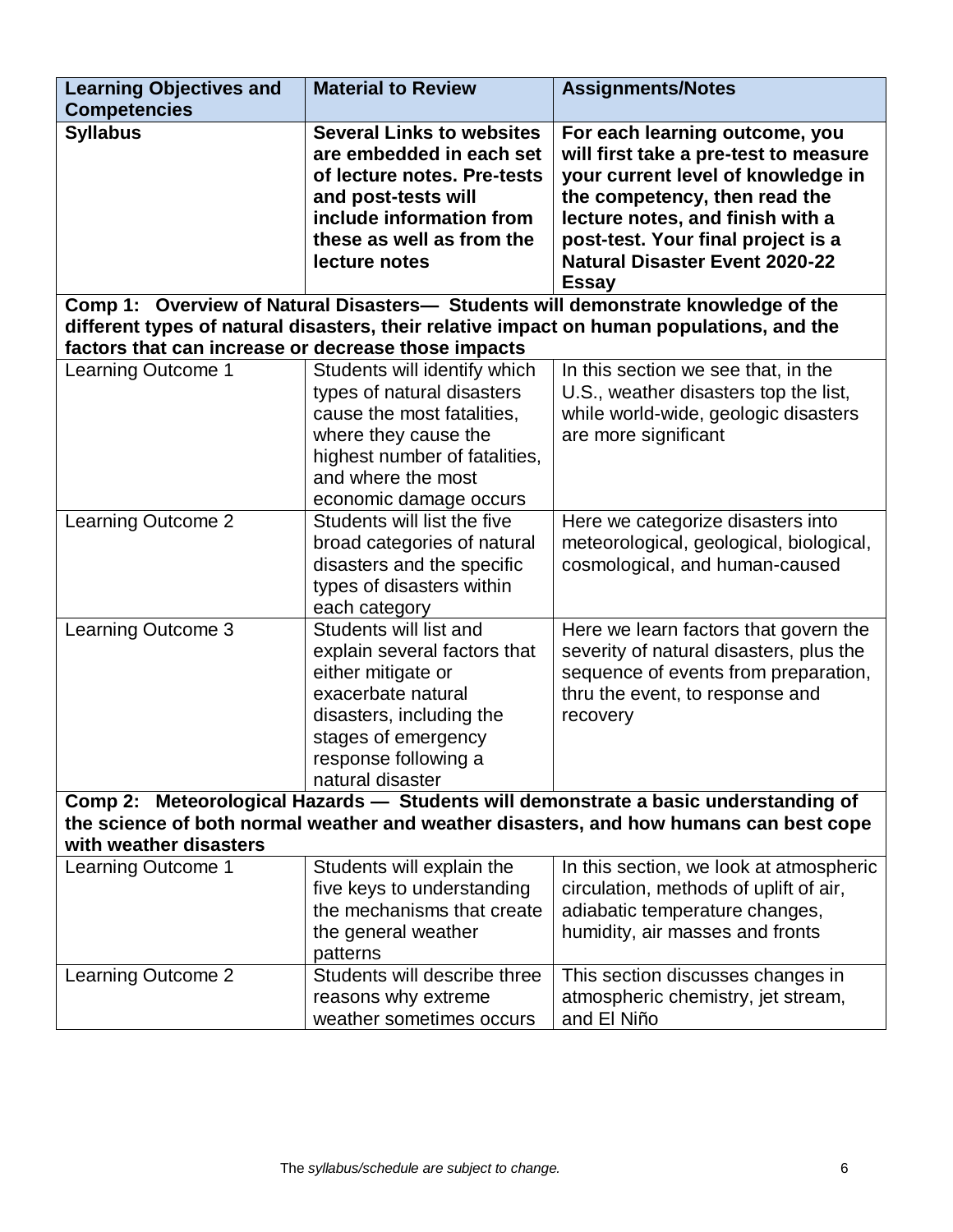| Learning Outcome 3 | Students will describe the<br>formation of severe storms,<br>tornadoes, hurricanes, and<br>other weather-related<br>disasters, and how people<br>can best deal with them | Here we discuss tornadoes,<br>hurricanes, floods, wildfire, drought,<br>extreme heat, and extreme cold |
|--------------------|--------------------------------------------------------------------------------------------------------------------------------------------------------------------------|--------------------------------------------------------------------------------------------------------|
|                    |                                                                                                                                                                          |                                                                                                        |

### **Comp 3: Geologic Disasters — Students will be able to explain the causes of the major types of geologic disasters**

| Learning Outcome 1    | Students will describe the   | This section discusses the structure                                                 |
|-----------------------|------------------------------|--------------------------------------------------------------------------------------|
|                       | driving force of plate       | of Earth and the dynamic processes                                                   |
|                       | tectonics, the different     | of plate tectonics as they relate to                                                 |
|                       | types of tectonic plate      | many of the geologic natural disasters                                               |
|                       | boundaries, and the cause    |                                                                                      |
|                       | of earthquakes and           |                                                                                      |
|                       | volcanoes as they relate to  |                                                                                      |
|                       | plate boundaries and         |                                                                                      |
|                       | motions                      |                                                                                      |
| Learning Outcome 2    | Students will explain the    | We look at how plate tectonic setting                                                |
|                       | differences, and the         | causes some volcanoes to be                                                          |
|                       | reasons for the differences  | relatively gentle while others are                                                   |
|                       | between the two broad        | deadly and disastrous                                                                |
|                       | types of volcanoes           |                                                                                      |
| Learning Outcome 3    | Students will explain the    | This section discusses the cause,                                                    |
|                       | characteristics of tsunami   | behavior, and effects of tsunami                                                     |
| Learning Outcome 4    | Students will describe other | Several smaller-scale or slower-scale                                                |
|                       | types of geologic hazards    | geologic disasters are discussed                                                     |
|                       | including mass wasting, soil | here, plus an unusual type of disaster                                               |
|                       | erosion, coastal erosion,    | illustrated by the Lake Nyos incident                                                |
|                       | sinkholes, land subsidence,  | in 1986                                                                              |
|                       | and the specific disaster of |                                                                                      |
|                       | Lake Nyos                    |                                                                                      |
|                       |                              | Comp 4: Biological, Cosmological & Unnatural Disasters - Students will demonstrate a |
|                       |                              | basic understanding of major biological, cosmological, and unnatural (human caused)  |
| hazards and disasters |                              |                                                                                      |
| Learning Outcome 1    | Students will describe what  | In this section we focus on the                                                      |
|                       | invasive species are, why    | ecology-disrupting problem of                                                        |
|                       | they are a problem, list     | invasive species, and characteristics                                                |
|                       | several specific invasive    | that define them and make them a                                                     |
|                       | species, and explain the     | greater worldwide threat than periodic                                               |
|                       | difference between an        | pest plagues, such as locusts or fungi                                               |
|                       | invasive species and a pest  | problems                                                                             |
|                       | plague                       |                                                                                      |
| Learning Outcome 2    | Students will differentiate  | Here we view several past epidemics                                                  |
|                       | between human disease        | & pandemics, and look more closely                                                   |
|                       | epidemics and pandemics,     | at the current threats of HIV, Ebola,                                                |
|                       | and list examples of current | and the COVID-19 viruses                                                             |
|                       | or past pandemics            |                                                                                      |